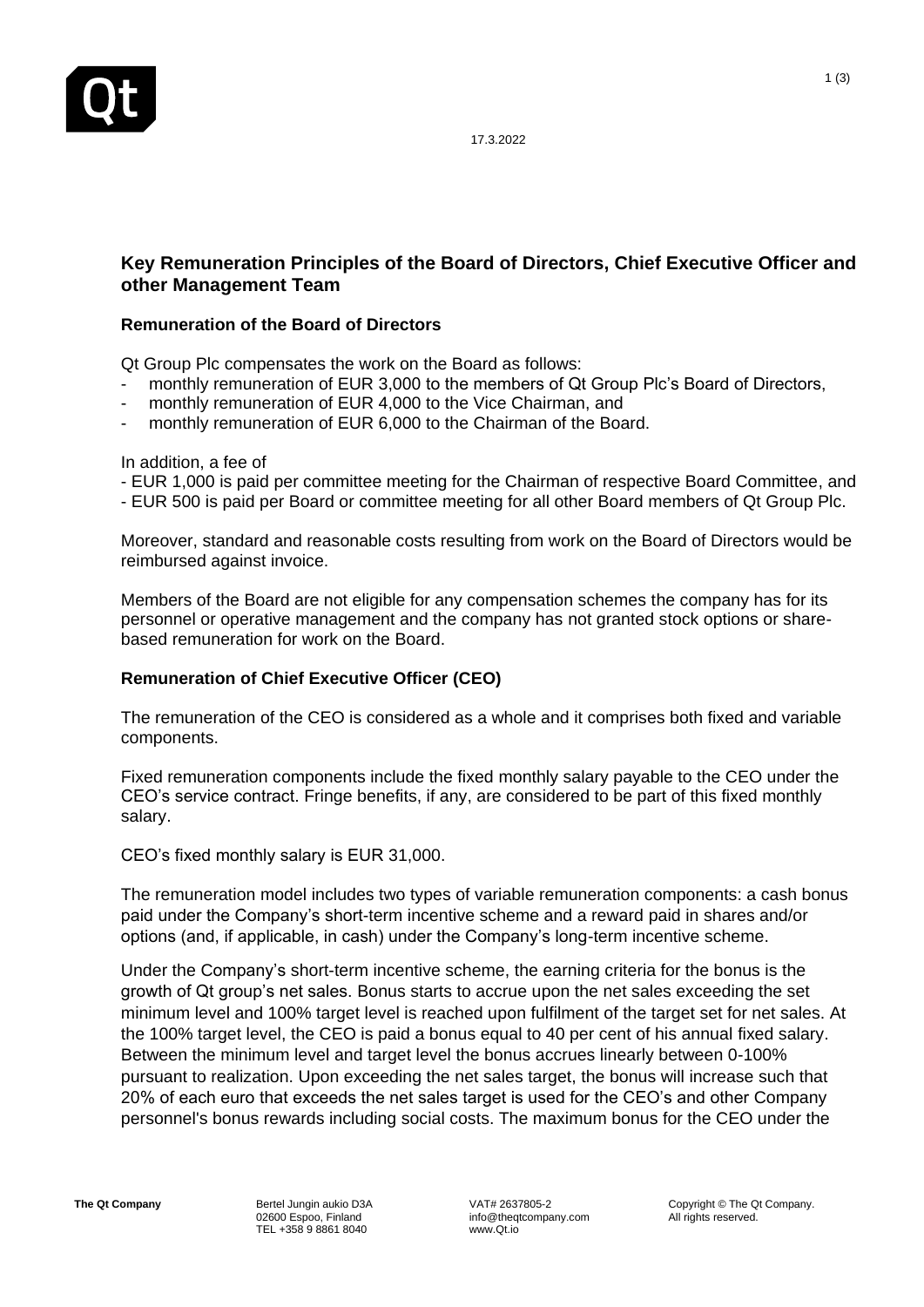17.3.2022

bonus scheme is 120 per cent of his annual fixed salary. The fulfilment of bonus criteria is evaluated and possible rewards are paid semiannually.

Company has three valid long term incentive schemes: Option scheme 2016, Share bonus scheme 2019 and Share bonus scheme 2022.

Under the company's 2016 option scheme the CEO has been issued 568,941 stock options, each of which entitles its holder to subscribe for one (1) new share in the company or an existing share held by the company. The share subscription period for the stock options is 19 December 2019– 31 December 2022 and the subscription price is EUR 4.84.

Under the share bonus scheme 2019 the CEO is entitled to a maximum reward equal to the value of 100,000 company shares. Scheme has one earning period covering years 2019 and 2021. Rewards in the program are determined by Qt Group Plc's net sales in 2021. Rewards will start accumulating once the net sales for 2021 exceed EUR 80 million, and they then continue to increase in a linear manner up to a maximum value which is reached once net sales reach EUR 120 million. Rewards shall be paid after confirmation of 2021 financial statements in combination of shares and cash. The cash portion of the reward will primarily be used to cover taxes and other comparable costs arising from the scheme. Received rewards are free from any restraints on disposability or otherwise.

Under the share bonus scheme 2022 the CEO is entitled to a maximum reward equal to the value of 10,000 company shares. Scheme has one earning period covering years 2022 - 2024. Rewards in the program are determined by Qt Group Plc's net sales in 2024. Rewards will start accumulating once the net sales for 2024 exceed EUR 240 million, and they then continue to increase in a linear manner up to a maximum value which is reached once net sales reach EUR 360 million. Rewards shall be paid after confirmation of 2024 financial statements in combination of shares and cash. The cash portion of the reward will primarily be used to cover taxes and other comparable costs arising from the scheme. Received rewards are free from any restraints on disposability or otherwise.

The Company can give notice to the CEO with a 6 months' period of notice.

Should the Company give notice, the CEO is entitled to severance pay equivalent of 12 months' fixed salary. The CEO's retirement age is pursuant to the employment pension legislation and the CEO does not have additional pension contracts with the company.

## **Remuneration of other Management Team**

The company's executive management consists of the Group Management Team, which comprises the CEO and eight (8) other function heads.

Board's Compensation and Nomination Committee prepares, in cooperation with the CEO, the remunerations and other rewards and benefits payable to the other management team members.

**The Of Company Bertel Jungin aukio D3A** 02600 Espoo, Finland TEL +358 9 8861 8040

VAT# 2637805-2 info@theqtcompany.com www.Qt.io

Copyright © The Qt Company. All rights reserved.